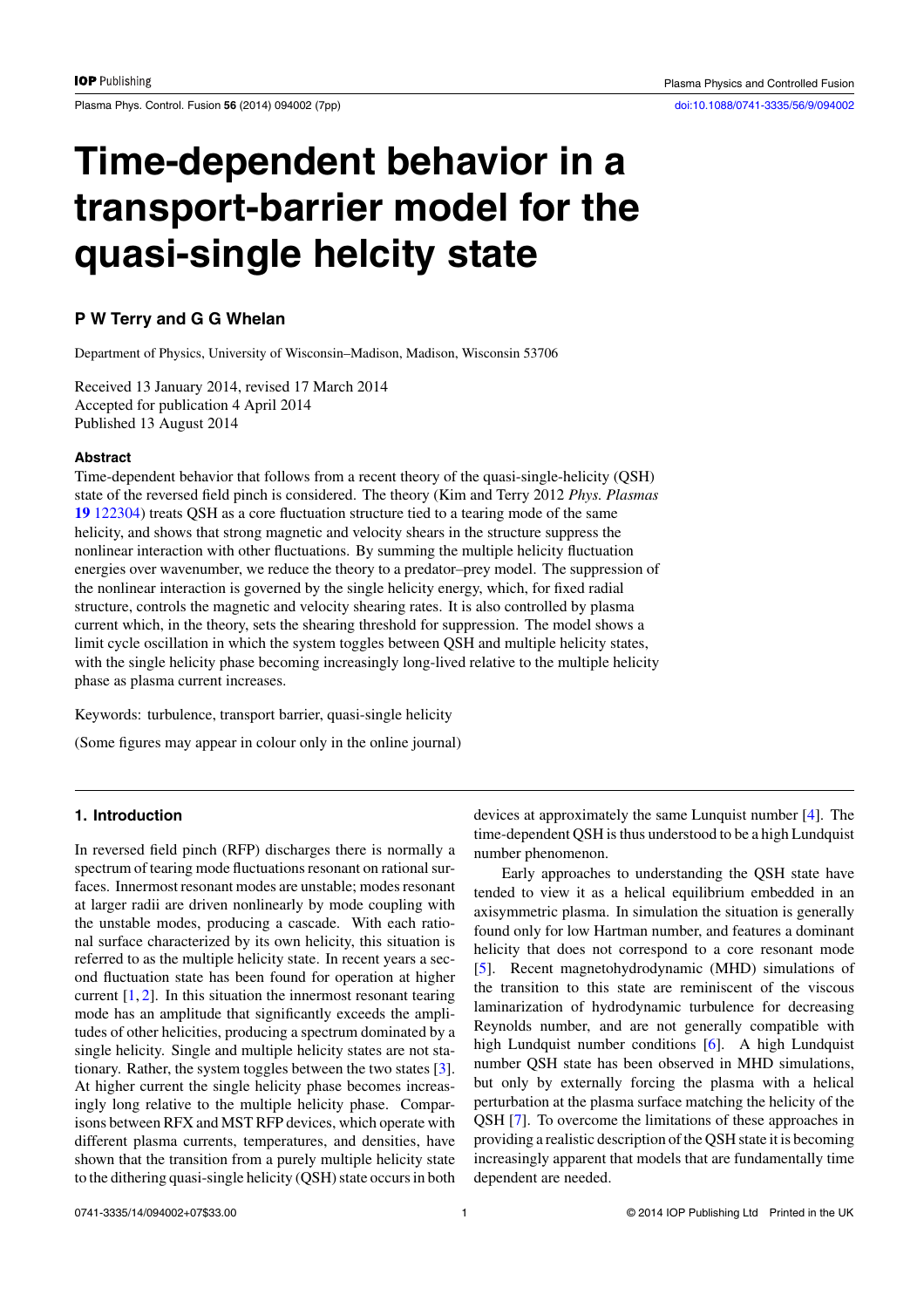<span id="page-1-0"></span>One such model treats QSH not as an equilibrium but as a coherent fluctuation structure that dominates other fluctuations by actively suppressing them through shears in the magnetic and flow fields of the dominant structure [\[8\]](#page-6-0). If the dominant fluctuation is the innermost resonant tearing mode, the suppression of other modes also suppresses the mode coupling on which other modes rely for nonlinear drive. This supports the dominance of the innermost resonant mode and quenches modes resonant at larger radii. With the mode coupling suppressed the dominant mode suffers virtually no nonlinear interaction, and hence, nonlinear decorrelation. The innermost mode consequently can become so long lived that it looks like an equilibrium. Under these circumstances the shears of the innermost resonant mode suppress any kind of fluctuation and thereby also establish a transport barrier to heat and particles. Both the magnetic and flow shears of the dominant mode can participate in the suppression of other modes. Stable flow shear is understood to suppress fluctuations driven by other gradients, as it does in the H-mode [\[9\]](#page-6-0). Magnetic shear has a comparable effect on magnetic fluctuations, effec-tively shearing the phase fronts of Alfvénic fluctuations [[10\]](#page-6-0). The model describing the interaction of a dominant mode and secondary fluctuations is intrinsically time dependent. Prior analysis, to describe the physics of the suppression mechanism, assumed situations with steady behavior [\[8\]](#page-6-0). This paper extends analysis to time-dependent situations and addresses specific features of the QSH state.

Nonlinear time dependent behavior of transitions between finite-duration quasi stationary states have frequently been described by reduced models sometimes refereed to as predator–prey models. Such models have been used to describe the dynamics of the L–H transition  $[11]$ , internal transport barriers [\[12\]](#page-6-0), internal heating from cold pulse propagation [\[13\]](#page-6-0), and other problems. The reduction is designed to remove non essential complexity while retaining the physics that produces gross features of the evolution. The dynamics of such models is more transparent than that of more complete models. If essential features of the transition phenomenon as observed in experiment are reproduced by the reduced model, there is an indication that key processes have been identified. In this paper we build a set of reduced equations for the coupling of a dominant fluctuation and secondary modes model based on the reduced MHD model of Kim and Terry [\[8\]](#page-6-0). Analysis of its time-dependent behavior provides a mechanistic description of QSH transitions and an explanation for observed experimental features, the most important being the scaling of the persistence of the QSH phase with respect to plasma current [\[3\]](#page-6-0).

# **2. Suppression of mode coupling by magnetic and velocity shear**

The tearing mode fluctuation has a mode structure with radial profiles for magnetic field and flow. These have an inner layer at the resonant magnetic surface but extend globally. The magnetic field fluctuation of the innermost resonant tearing mode extends over most of the minor radius, the flow is more localized. If the shear of these profiles is sufficiently large, it can suppress other fluctuations, rendering them stable, reducing

amplitudes and the radial overlap required for interaction, or disrupting the phase required for interaction. Suppression of turbulence or fluctuations by the stable shear of a mean flow or zonal flow is well known [\[9\]](#page-6-0). Suppression of one fluctuation by another is also possible by the same mechanism. When it occurs the suppressing fluctuation is no longer subject to turbulent decorrelation and becomes a long-lived coherent structure. Such coherent structures are known to occur in decaying 2D Navier–Stokes turbulence [\[14\]](#page-6-0). To suppress ambient fluctuations their shear must exceed a threshold. This requires large amplitude for a given scale size, placing them in the tail of the probability distribution function [\[15\]](#page-6-0). Coherent filaments of current and density can also form at the scales of kinetic Alfvén wave turbulence in the interstellar medium and account for scaling features of pulsar scintillation [\[10\]](#page-6-0). In that case magnetic shear in one fluctuation suppresses other magnetic fluctuations. The shear threshold for suppression again places the suppressing fluctuation in the tail of the probability distribution function.

In the case of coherent vortices in 2D Navier–Stokes turbulence there is no magnetic field; for kinetic Alfvén waves there is no flow shear. For tearing modes in the RFP, there is both magnetic field and flow. A minimal description for a reduced model should incorporate both shears and the nonlinear interaction between modes. Reduced MHD is attractive because it provides a reasonably simple starting point for a problem that becomes complex because there are two shearing fields and two fluctuating fields. The dimensionless reduced MHD equations apply under the assumption of  $B_0(x) = B_z\hat{z}$ , and are given by

$$
\frac{d\omega}{dt} + \nabla_{||} j = 0, \qquad (1a)
$$

$$
\frac{\mathrm{d}\psi}{\mathrm{d}t} + \nabla_{||}\phi = 0. \tag{1b}
$$

Here  $\omega = \nabla_{\perp}^2 \phi$  is the vorticity,  $j = \nabla_{\perp}^2 \psi$  is the current (defined in the opposite direction of the true current), and the parallel and total derivatives are

$$
\nabla_{||} f = \hat{\boldsymbol{b}}_0 \cdot \nabla f - [\psi, f] = \frac{\partial f}{\partial z} - [\psi, f],
$$

$$
\frac{df}{dt} = \frac{\partial f}{\partial t} + [\phi, f],
$$
where  $[f, g] = \frac{1}{r} \left( \frac{\partial f}{\partial r} \frac{\partial g}{\partial \theta} - \frac{\partial g}{\partial r} \frac{\partial f}{\partial \theta} \right).$ 

For cylindrical geometry with the periodicity in the azimuthal and axial directions, a Fourier expansion gives

$$
f(r, \theta, z, t) = \sum_{m,k} f_{mk}(r, t) \exp i(m\theta - kz).
$$

The theory for suppression of secondary magnetic modes by a dominant mode used reduced MHD [\[8\]](#page-6-0). It utilized a two-time scale analysis to separate secondary modes from the primary mode. The former evolve on a fast time scale in the presence of the slowly varying shears of the primary mode. The latter evolve on the slow scale under the average interaction with rapidly varying secondary modes. Under the two-time scale expansion, shearing is expressed as a rate associated with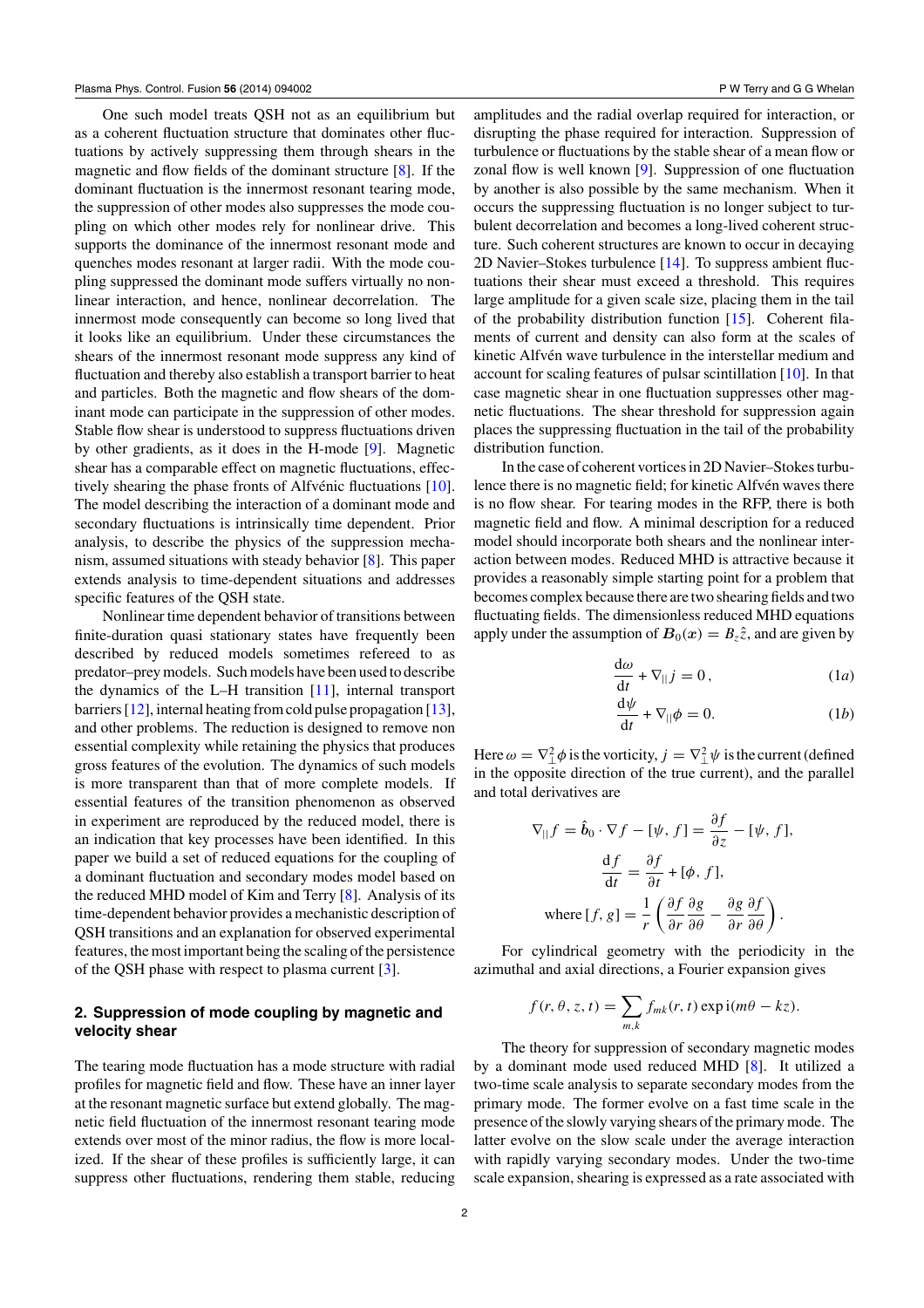<span id="page-2-0"></span>the radial derivative of the poloidal flow and magnetic field fluctuations of the dominant mode. These rates are given by

$$
\Omega'_{\phi} = \frac{\mathrm{i}m}{r} \frac{\partial \phi}{\partial r}\bigg|_{n=6},\tag{2}
$$

$$
\Omega'_{\psi} = \frac{\mathrm{i}m}{r} \frac{\partial \psi}{\partial r}\bigg|_{n=6},\tag{3}
$$

where  $|_{n=6}$  is a label intended to identify the dominant mode, which for concreteness we take to be  $n = 6$ . These two shearing rates combine to form a composite shearing rate. The combination is complex, but if one shear dominates the other it can be taken to be

$$
\Omega' = \frac{im}{r} \text{ Max} \left[ \frac{\partial \phi}{\partial r} \bigg|_{n=6}, \frac{\partial \psi}{\partial r} \bigg|_{n=6} \right]. \tag{4}
$$

Equation (4) indicates that, in terms of the effect of a dominant mode on other fluctuations, a single calculation can be carried out that treats either the effect of flow shear or magnetic shear, provided one is larger than the other. We pursue this course for its generality, noting that the results derived below will hold in either case.

It is nevertheless of interest to know which effect is stronger. It is known that for shear flow to affect a tearing mode it must satisfy

$$
\frac{v}{L_{\phi}} \geqslant \frac{V_{\text{A}}}{a},\tag{5}
$$

where  $v$  is the flow speed,  $V_A$  is the Alfvén velocity,  $a$  is the minor radius and  $L_{\phi}$  is the scale length of the shear [\[16\]](#page-6-0). While the shear scale length of the fluctuating flow of the dominant mode is smaller than that of the fluctuating magnetic field in linear theory, the flow itself is also smaller than  $V_A$ . Estimates of these quantities from experimental measurements suggest the two terms in the inequality (5) could possibly be comparable, but do not provide sufficient resolution for a firm determination. As this is a matter of further experimental measurement, it is outside the scope of the present theoretical effort.

When the shearing rate is larger than the nonlinear decorrelation rate, overlapping fluctuations experience a boundary layer. In the boundary layer, fluctuation amplitudes are curtailed exponentially. The scale of exponentiation is the layer width  $\Delta r$ . It is governed by a balance of the shearing rate  $\Omega'$  and the nonlinear decorrelation rate. When shear is strong the layer width decreases to maintain the balance. The layer width, which scales like the reduced radial correlation length of fluctuations in H-mode shear layers, is proportional to the inverse square root of the shearing rate,

$$
\Delta r = \left(\frac{\phi}{r\Omega'}\right)^{1/2}.\tag{6}
$$

The shear of the dominant tearing mode extends globally and suppresses coupled modes whose outer (ideal) region overlaps with the shear. (Note that inner layers do not have to overlap.) It should also be noted that the shear has a separate effect on the cross phase of interacting fluctuations, and strongly suppresses the correlation required for mode interaction. This latter effect is typically stronger than the exponential curtailment of amplitudes [\[17\]](#page-6-0). However, since most secondary modes rely on interaction with the dominant mode for excitation to finite amplitude, it has the effect of strongly reducing secondary mode level.

The effect of shear is weak unless it exceeds a critical value. When shear is quantified by its shearing rate the critical value is the nominal turbulent decorrelation rate. When shear is quantified by its radial layer width  $\Delta r$  the critical value is a radial fluctuation scale. For tearing modes this is the magnetic island width

$$
w_0 = \sqrt{rq\,\tilde{B}_r/mq'B_\theta^{\text{eq}}},\tag{7}
$$

where  $\tilde{B}_r$  is the amplitude of the tearing mode and *q* is the safety factor. If the QSH state is caused by shear suppression, it requires

$$
\frac{\Delta r}{w_0} < 1. \tag{8}
$$

Because QSH is triggered somewhere near  $\Delta r/w_0 = 1$ , its persistence acquires a dependence on the equilibrium poloidal field  $B_{\theta}^{\text{eq}}$ , or plasma current. This dependence is derived in the next section.

## **3. A reduced model for the nonlinear coupling**

We derive a predator–prey model from equations  $(1a)$  $(1a)$  and  $(1b)$  $(1b)$ , including in each equation the composite shearing rate, equation (4), and a minimal representation of each nonlinearity, yielding

$$
\gamma \hat{\omega}_m + a \Omega' \hat{\omega}_m = \sum_{m'} \frac{im'}{r} \frac{\partial \psi_{m'}}{\partial r} \hat{j}_{m-m'}, \tag{9}
$$

$$
\gamma \,\hat{\psi}_m + a\,\Omega' \hat{\psi}_m = \sum_{m'} \frac{im'}{r} \frac{\partial \hat{\psi}_{m'}}{\partial r} \hat{\phi}_{m-m'},\tag{10}
$$

where for shorthand, the mode numbers  $m$  and  $m'$  represent spatial mode number pairs  $(m, n)$  and  $(m', n')$ , and imaginary Fourier frequencies  $\gamma$  and  $\gamma'$ . The sum over  $m'$  is understood to include an integral over  $\gamma'$ ; the symbol  $\hat{ }$  signifies a Fourier transformed quantity. The radial variable is dimensionally represented by the minor radius *a*. Evaluating equation (9) at wavenumber  $m - m'$  and inverting,

$$
\hat{\phi}_{m-m'} = \sum_{m'''} \frac{(\mathrm{i}m'''/r)(\partial \hat{\psi}_{m''}/\partial r)\hat{\psi}_{m-m'-m''}}{\gamma - \gamma' + a\Omega'}.
$$
 (11)

This result is substituted into equation (10) and the standard wavenumber selection of statistical closure theory from the sum over  $m^{\prime\prime\prime}$  is used. The result yields

$$
\gamma \hat{\psi}_m + a\Omega' \hat{\psi}_m = \sum_{m'} \frac{(-m'^2/r^2)|(\partial \hat{\psi}_{m'}/\partial r)|^2 \hat{\psi}_m}{\gamma - \gamma' + a\Omega'}.
$$
 (12)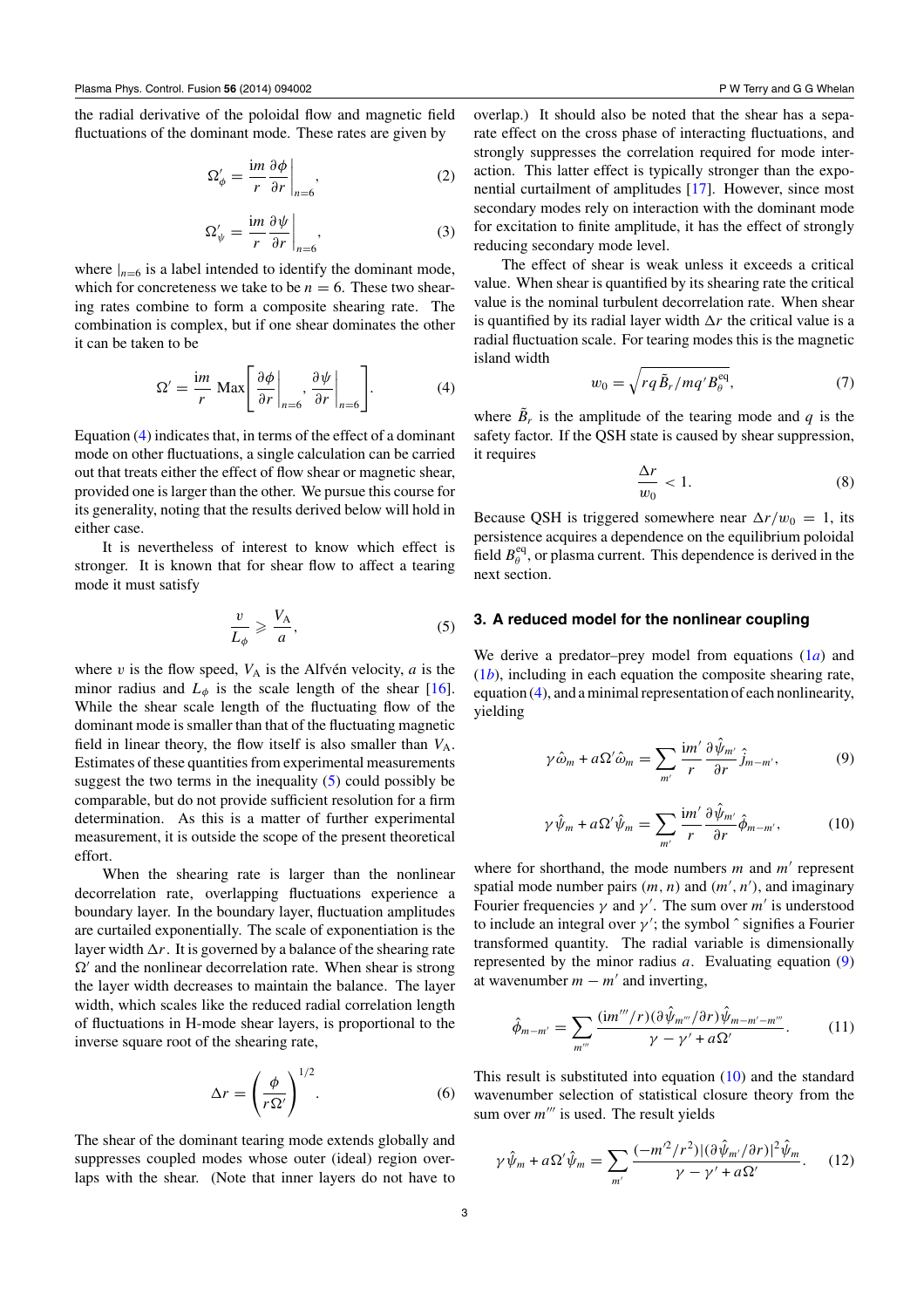<span id="page-3-0"></span>We modify this expression to describe the evolution of the energy-like quantity  $|\psi_m|^2$  by multiplying equation [\(12\)](#page-2-0) by  $\psi$ <sub>−*m*</sub> and adding it to the complex conjugate of equation [\(12\)](#page-2-0) multiplied by  $\psi_m$ . The right hand side of equation [\(12\)](#page-2-0) represents a turbulent diffusivity. The finite lifetime of fluctuation correlations that contribute to the diffusivity is represented by the time scale  $[\gamma - \gamma' + a\Omega']^{-1}$ . Because the phase averaged energy  $|\psi_m|^2$  evolves on a slower time scale than the fluctuations that contribute to the diffusivity, the integral over *γ* can be subjected to the standard Markovian approximation of closure theory ( $\gamma \rightarrow 0$ ). The result yields

$$
\frac{\partial |\hat{\psi}_m|^2}{\partial t} = \sum_{m'} \frac{(-m'^2/r^2) |(\partial \hat{\psi}_{m'}/\partial r)|^2 |\hat{\psi}_m|^2}{\gamma' + a\Omega'},\tag{13}
$$

where we now write  $|\hat{\psi}_m|^2$  in the time domain. In reaching this result we have assumed that  $\Omega'$  is imaginary, in keeping with the conservative character of nonlinearity in MHD. This assumption is consistent with equations  $(2)$  and  $(3)$  with *∂φ/∂r*|*n*=<sup>6</sup> and *∂ψ/∂r*|*n*=<sup>6</sup> respectively as binormal components of a real flow and magnetic field for the  $n = 6$  mode. As is standard for energy evolution expressions, the suppressive effect of shear now resides exclusively in the propagator, which forms the denominator of the nonlinear term. When shear becomes large it reduces the nonlinear strength, suppressing the coupling of large scale unstable modes to smaller scale modes. The necessary step of ensuring that the propagator capture the threshold for shear suppression will be undertaken shortly.

Mode coupling resides in the nonlinearity. When  $n = 6$ or  $n' = 6$  the fluctuation  $|\psi|^2$  corresponds to the dominant mode. When *n* or *n'* are greater than 6,  $|\psi|^2$  corresponds to a secondary mode. We will truncate the sum over  $n'$  so that there is a single field  $D = |\psi_{n=6}|^2$  for the dominant mode and a single field  $S = |\psi_{n>6}|^2$  for the secondary modes. The mode coupling is represented by products of *S* and *D*. We consider the following equations for *S* and *D*, representing particular mode coupling combinations,

$$
\frac{\partial D}{\partial t} = Q_D - \frac{(\sigma_1 S^2 + \sigma_2 SD)}{\gamma' + a\Omega'} - \alpha_D D,\tag{14}
$$

$$
\frac{\partial S}{\partial t} = Q_S + \frac{(\sigma'_2 DS + \sigma'_1 D^2)}{\gamma' + a\Omega'} - \beta S^2 - \alpha_S S. \tag{15}
$$

The four mode coupling combinations represented by  $\sigma_1$ ,  $\sigma_2$ ,  $\sigma_1'$  and  $\sigma_2'$  occur in statistical closures as couplings between a larger and smaller scale fluctuations. The couplings with  $\sigma_2$ and  $\sigma'_2$  are referred to as coherent and encompass physical processes such as eddy damping and eddy diffusion that depend on eddy amplitude; those with  $\sigma_1$  and  $\sigma'_1$  are incoherent, i.e., independent of eddy amplitude. The signs of the coupling terms produce energy transfer from the dominant mode to secondary modes, in accordance with the tearing mode cascade. In addition to the mode coupling, there are external drives  $Q_D$ and *QS*, representing the Ohmic free energy. These drives couple to the equilibrium at the largest scales, and are represented by external forces. Since the dominant mode is the primary recipient of the magnetic free energy associated with the Ohmic drive,  $Q_D > Q_S$ . The terms with  $\alpha_D$  and  $\alpha_S$  represent resistive dissipation. Because the dominant mode is larger scale than the secondary modes,  $\alpha_D < \alpha_S$ . With wavenumber space projected out of this simple representation, dissipation at small scale and Ohmic drive must be distinguished. We give the former its proper amplitude-dependent form, and make the latter an external, amplitude-independent drive. Otherwise the two processes would be lumped together into a single coefficient. A zero value for this coefficient, consistent with a steady state, would be indistinguishable from removing these effects altogether from the model. A positive (negative) value would be indistinguishable from a weak drive with no damping (weak damping with no drive). The term  $\beta |S|^2$  represents mode coupling from larger scale secondary modes to smaller scale secondary modes, i.e., the forward energy cascade. This term is present only if *S* represents a subset of the most prominent secondary modes, in which case it acts as subgrid scale damping. If it represents all secondary modes, this term would be absent. Including or dropping this term does not have a large effect on the time dependent behavior of the model.

The suppression term only becomes important when equation [\(8\)](#page-2-0) is satisfied. To make the threshold explicit we start with equation [\(4\)](#page-2-0), assuming  $\frac{\partial \psi}{\partial r} > \frac{\partial \phi}{\partial r}$ ,  $m = 1$ , and  $r \approx a$ . Then

$$
a\Omega' = \frac{\mathrm{d}\tilde{B}_{n=6}}{\mathrm{d}r} = \frac{\tilde{B}_{n=6}}{l_B} = \frac{W_0^2 q' B_\theta^{\text{eq}}}{l_B r q} = \frac{W_0^2}{\Delta r^2} \frac{\Delta r^2 q' B_\theta^{\text{eq}}}{l_B r q},\tag{16}
$$

where we have expressed the amplitude of the dominant mode in terms of its island width using equation  $(7)$ . When the shearsuppression threshold is exceeded,  $W_0^2 / \Delta r^2 = (D/D_0)^{1/2}$ 1, where  $D_0$  is the dominant mode amplitude squared at the suppression threshold. Therefore the shearing factor can be written

$$
\gamma + a\Omega' = 1 + \left(\frac{D}{D_0}\right)^{1/2} \left(\frac{B_\theta^{\text{eq}}}{B_{\theta_0}}\right) \left(\frac{\Delta r}{l_B}\right)^2 \left(\frac{l_B}{a}\right) \left(\frac{a^2q'}{rq}\right), \quad (17)
$$

where  $B_{\theta_0}$  is the threshold value for the equilibrium poloidal field (or equivalently, plasma current) at which the QSH state first appears. With all quantities referenced to threshold values, the appropriate offset for the shearing factor is 1, as expressed in equation  $(17)$ . For compactness, we write

$$
\gamma + a\Omega' = 1 + \epsilon \left(\frac{D}{D_0}\right)^{1/2}.\tag{18}
$$

The quantity  $\epsilon = B_{\theta}^{\text{eq}}(\Delta r)^2 aq'/B_{\theta_0}l_B r q$  is small because while  $B_{\theta}^{\text{eq}}/B_{\theta_0}$  might be somewhat larger than unity for present day RFPs,  $a^2q'/rq$  is order unity, and  $(\Delta r/l_B)^2(l_B/a)$  is quite small. With  $\epsilon$  small, the ratio of *D* to its nominal threshold  $D_0$ is large. Since  $\epsilon (D/D_0)^{1/2}$  is the suppression factor, we see that suppression is favored by large  $\vec{B}_{\theta}^{\text{eq}}$ .

With this result we write the predator–prey model as

$$
\frac{\partial D}{\partial t} = Q_D - \frac{(\sigma_1 S^2 + \sigma_2 SD)}{1 + \epsilon (D/D_0)^{1/2}} - \alpha_D D,\tag{19}
$$

$$
\frac{\partial S}{\partial t} = Q_S + \frac{(\sigma_2' DS + \sigma_1' D^2)}{1 + \epsilon (D/D_0)^{1/2}} - \beta S^2 - \alpha_S S. \tag{20}
$$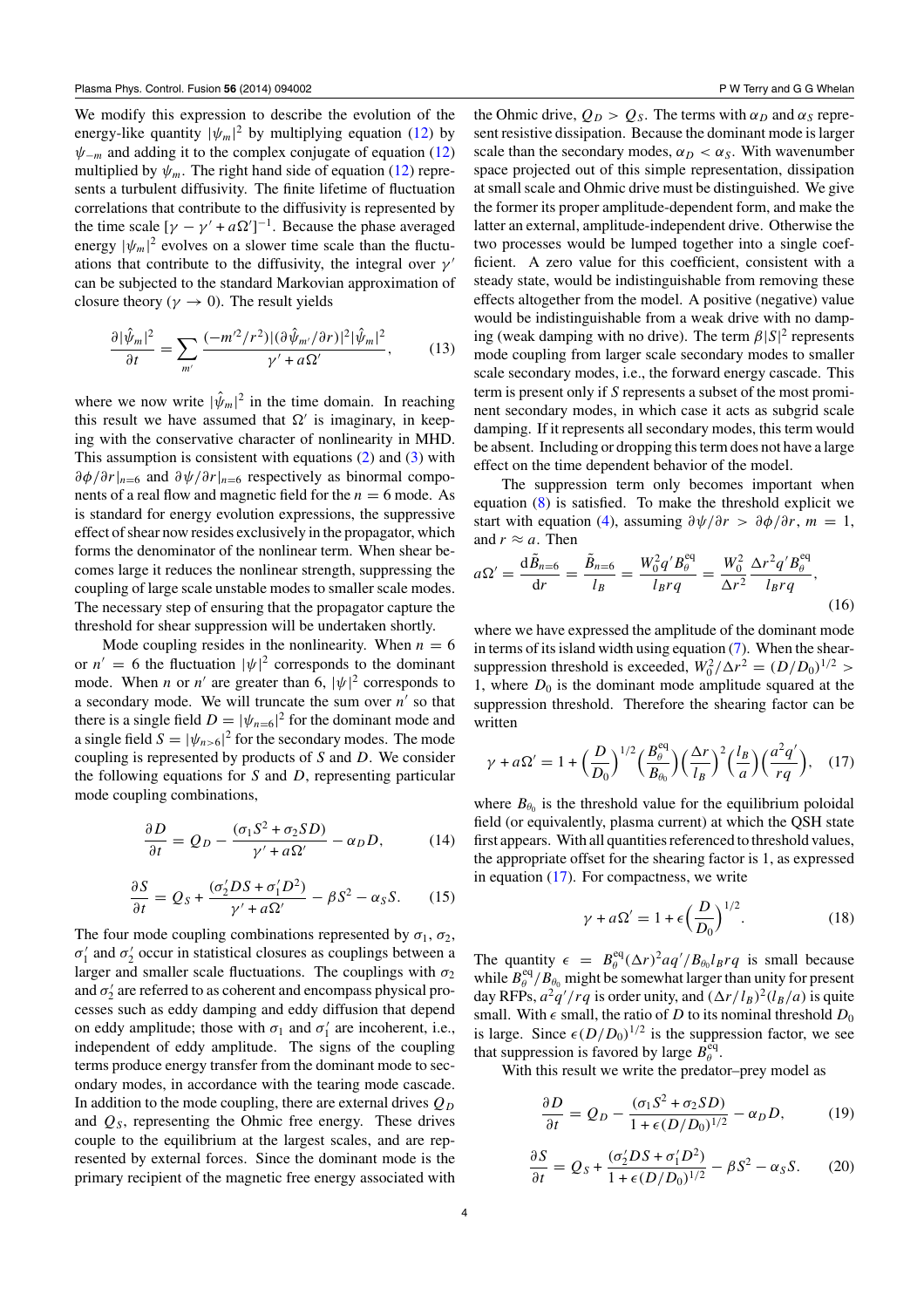<span id="page-4-0"></span>

**Figure 1.** Temporal behavior of a limit-cycle state showing a QSH state that intermittently returns to a multiple helicity state. The blue trace is |*D*| and the green trace is *S*.

Although this model is derived from MHD, it has significant limitations. While it is designed to capture temporal dynamics associated with the competition between nonlinear energy transfer and suppression by shear, in other matters it is not realistic. For example, energy is not conserved, including by the nonlinearity. Consequently no absolute scale can be attached to the amplitude *D* and *S*, nor is it guaranteed that their values are always positive. Improving the realism of the model and its relation to experiment will require treatment of  $m = 0$ modes. This qualitative change in approach is outside the scope of the present study but will be considered in the future.

#### **4. Time-dependent behavior**

We consider solutions of equations [\(19\)](#page-3-0) and [\(20\)](#page-3-0). Consistent with these types of models, different parameter values lead to solutions with fixed points or limit cycles. For example, if  $\sigma_1 = \sigma_2' = 0$  there are decaying relaxation oscillations en route to a fixed point solution. For  $\sigma_2 = \sigma'_1 = 0$  there is a limit cycle. The limit cycle is sensitive to the value of  $\epsilon$  in a way that is consistent with suppression, as shown below. Changing values of drive, resistive dissipation and *β* does not tend to introduce qualitative changes, provided the drive is sufficient to maintain the limit in the presence of dissipative losses.

Figure 1 shows a limit cycle solution with  $\sigma_2 = \sigma_1' = 0$ . The time traces are typical of predator–prey dynamics. A prey field (blue) is depleted by feeding the predator (green). The predator crashes once its source is depleted, allowing the prey to reemerge under its external drive and the weakened predator. The cycle repeats. The secondary modes (green) are smaller in amplitude because their dissipation is stronger and their external drive is weaker. The rise of *D* is more gradual than its depletion because the former is linear while the latter is nonlinear. When  $D \gg S$ , e.g., between  $t = 12.2$  and  $t = 13.4$ , the system is in the QSH state. Otherwise it is in the multiple helicity state.

Suppression by shear is active throughout the limit cycle, but not in a conspicuous way. It is not directly involved in triggers that initiate the depletion of *D*, or its subsequent recovery. Rather, when it is strong enough to have an effect,



**Figure 2.** Percent of time the system is in the QSH state with  $D \gg S$  as a function of the shearing coefficient  $\epsilon$ . At 0% and 100%

the system transitions to fixed point behavior.

its suppression of the nonlinear interaction simply allows *D* to survive longer before succumbing to *S*. To see the role of suppression we must vary  $\epsilon/D_0^{1/2}$  and measure the length of the QSH phase. Physically, this variation could be achieved by varying  $B_{\theta}^{\text{eq}}$ , or equivalently, by varying the plasma current, and observing the percent of time in the QSH phase relative to the multiple helicity phase. The results of this variation are shown in figure 2. It is observed that the QSH time percentage varies from 0 to 100 as the suppression coefficient is increased. The corresponding variation of  $\epsilon/D_0^{1/2}$  from order unity to ∼40 represents the suppression strength required to go from no effect on the predator–prey cycle to complete elimination of the cycle by inhibiting the interaction. This plot, which is the central result of this paper, demonstrates that the composite shearing effect of equation [\(4\)](#page-2-0) is capable of moderating limit cycle behavior between QSH and multiple helicity states, and that it evinces a scaling with plasma current or poloidal field that is consistent with experiment.

The endpoints of the QSH percent time variation represent transitions from limit cycle behavior to fixed point behavior. At the 100% level, the system locks into a state in which the amplitudes of *D* and *S* are steady with  $D \gg S$ . A time history plot for this type of behavior is shown in figure [3.](#page-5-0) Even though the system is permanently in the QSH state, nonlinear transfer from the dominant mode to secondary modes is not zero, as indicated by the finite level of *S*. If  $\epsilon$  is further increased, the amplitude of *S* becomes smaller until it reaches zero. This state is a resistive single helicity state with negligible nonlinear activity. Its appearance here is enabled by the form of the nonlinear transfer, which itself vanishes as  $S \rightarrow 0$ . The nonlinear transfer of a parametric instability process, wherein two wavenumbers of a large amplitude mode pump small amplitude modes could maintain the QSH limit cycle. However, if there is a single mode number  $n = 6$  for the dominant mode, the parametric process is not possible.

When the QSH percent time is zero the system is in a state with  $S > D$ . A time history for this situation is given in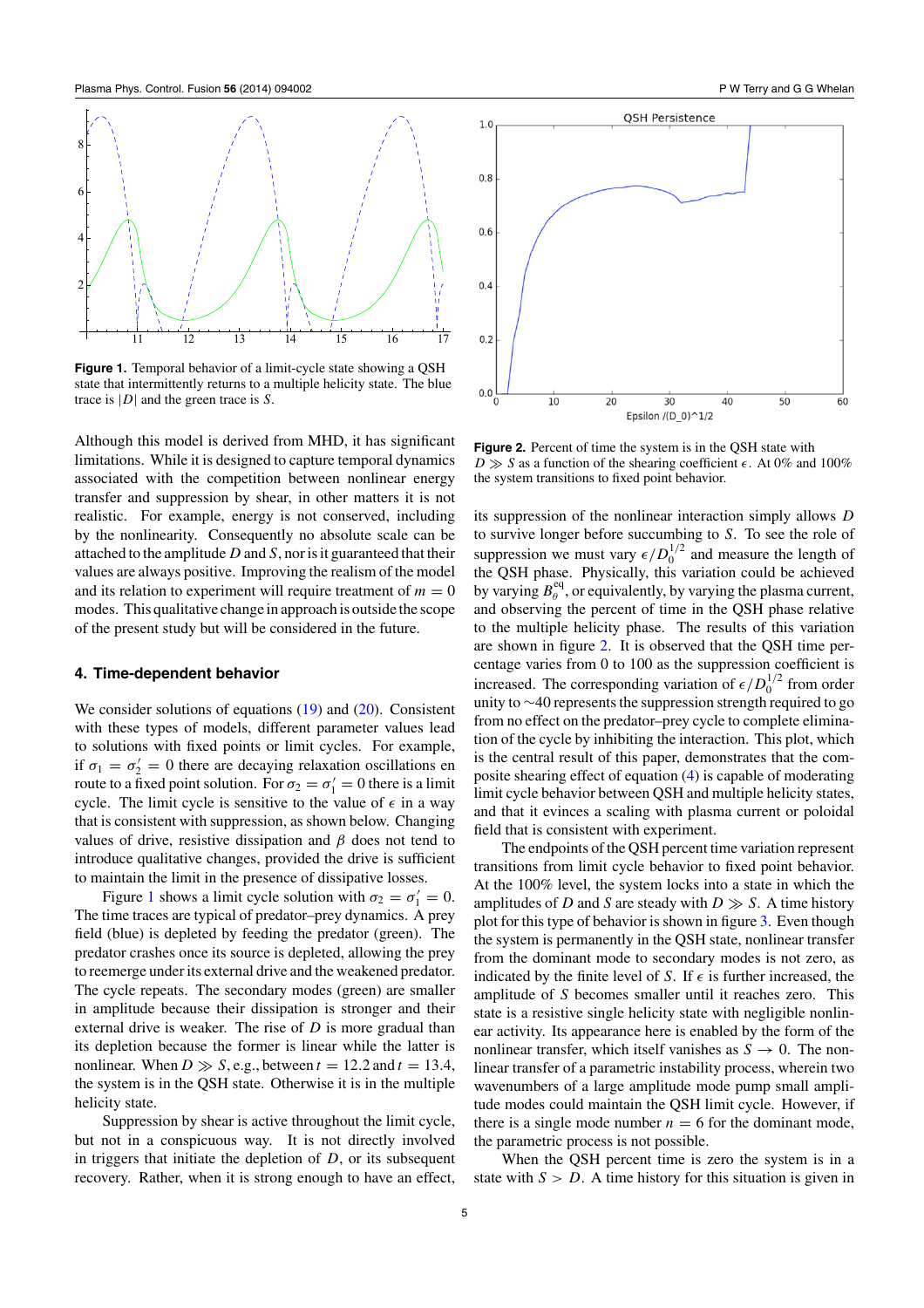<span id="page-5-0"></span>

**Figure 3.** Time history of the system for the fixed point that occurs when the QSH persistence reaches 100%. The blue trace is *D* and the green trace is *S*.



**Figure 4.** Time history of the system for the fixed point that occurs when the QSH persistence reaches 0%. The blue trace is *D* and the green trace is *S*.

figure 4. There is a very slow relaxation oscillation towards an asymptotic steady state with *S* slightly larger than *D*.

The nonlinear coupling explored in figures [1–](#page-4-0)4 couples fluctuations of different scales in ways that are generally consistent with MHD. However, any exercise in a more direct matching of model couplings to experiment immediately reveals shortcomings that should be addressed. For example, including  $m \neq 1$  modes (e.g.,  $m = 0$ ), which are necessary to couple toroidal modes with  $m = 1$ , would capture an important aspect of mode coupling as it is understood from experiment and allow a realistic description of energy conservation. This approach, which enlarges the model to three fields, will be explored in future work.

## **5. Analysis**

It is possible to determine the effects that dominate at various times during the evolution of the limit cycle shown in figure [1](#page-4-0) by examining the magnitude of the terms in equations [\(19\)](#page-3-0) and [\(20\)](#page-3-0). These times correspond to three transition points and two time ranges. The points are the times when *S* transitions from growth to decay and *D* comes into parity with *S*, when *D* begins a phase of steep rise, and when the rise of *D* saturates. The time ranges correspond to the decay of *D* and growth of *S*, and the steep rise of *D*. This analysis essentially explains the interaction of the various terms in the model and informs the question of whether modifications of its makeup are desirable to better replicate behavior observed in experiment. While modifications could improve the model, this analysis supports the conclusion that the effect of shear, drive and dissipation, and nonlinear transfer between fluctuations, support a limit cycle oscillation with growing QSH persistence as  $B_{\theta}^{\text{eq}}$  rises.

We consider first the time range in which *S* is growing and *D* is large. The growth of *S* is caused primarily by nonlinear transfer between the dominant and secondary modes. This transfer slows the growth of *D* before its maximum near  $t =$ 13, and then causes a rapid decay. Because of resistive losses and transfer to high *n* in the *S* equation, the growth of *S* is not as fast as the loss of *D*. However, because *S* is growing, nonlinear transfer and the small drive  $Q_S$  are larger than the dissipative terms representing transfer to high *n* and resistive decay.

At a critical time just before  $t = 13.8$ , *D* drops below a level necessary for the nonlinear transfer into *S* to overcome transfer to high *n* and resistive damping. From equation [\(20\)](#page-3-0) the nonlinear transfer is given by  $\sigma_2' DS/[1 + \epsilon (D/D_0)^{1/2}]$ . The transition is triggered by the relative smallness of *D* in the numerator. At this transition time *S* abruptly changes from growth to decay. Shearing is not a key effect here—the system is in a multiple helicity phase.

At a second critical time before  $t = 14.8$ , *D* initiates a sharp rise triggered by the smallness of *S*, which in turn reduces nonlinear transfer out of *D*. The nonlinear transfer rate from *D*, which equation [\(19\)](#page-3-0) gives as  $-\sigma_1 S^2/[1+\epsilon (D/D_0)^{1/2}]$ drops below a level for which it can balance the Ohmic drive, initiating the rise. This effect is governed by the factor  $S^{1/2}$  in the denominator of the transfer rate. At the transition, shear is not a player, because the level of *D* is similar to its level at  $t = 13.8$ , where the system is in a multiple helicity state. However, the rise of *D* is sufficiently rapid that shear suppression quickly comes into play. Around  $t = 15$ , *S* begins to grow because the nonlinear transfer rate into *S* is rapidly rising with *D*, and transfer to high *n*, which goes like  $\beta S^2$ , is weaker for *S* small. The growth remains slow even as *D* becomes large because shearing comes into play and limits the transfer rate.

The steep rise of *D* saturates and begins a slow decline at a third critical time around  $t = 16.1$ . This transition occurs because the Ohmic drive is independent of *D* while the resistive decay  $\alpha_D D$  is proportional to *D*. At a critical value of *D* resistive decay overcomes the drive. Nonlinear transfer also helps saturate the growth of *D*, but the transfer is significantly slowed by shearing.

From the above analysis we conclude that shearing is not a player in the sudden transitions of this model. Its role is to set the duration of the time range in which *D* is large, which constitutes the QSH state. This analysis fully supports the behavior of figure [2,](#page-4-0) which shows that QSH persistence is proportional to the strength of shearing. The transition triggers are sensitive to the form of the nonlinearities, and could change if other forms for the coupling are used. However, all nonlinearities involving the coupling between the dominant and secondary helicities will involve a suppression factor, and its form will